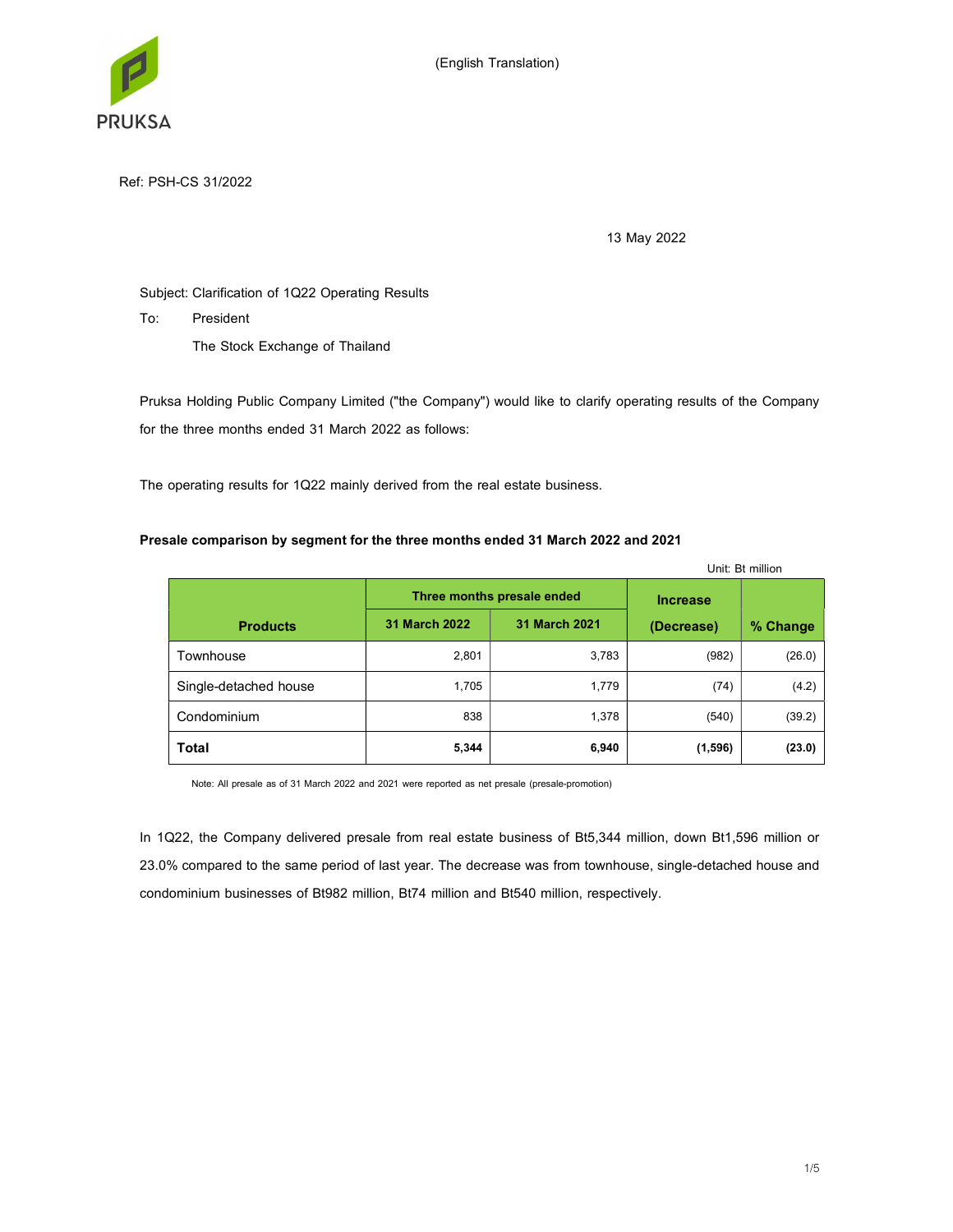

# Performance comparison of the Company for the three months ended 31 March 2022 and 2021

|                                         |                  |       | Unit: Bt million |       |                         |        |
|-----------------------------------------|------------------|-------|------------------|-------|-------------------------|--------|
| <b>Statement of income</b>              | 31 March<br>2022 | $\%$  | 31 March<br>2021 | $\%$  | Increase/<br>(Decrease) | %YoY   |
| Revenue from sales of real estate       | 5,790            | 96.8  | 7,051            | 102.2 | (1, 261)                | (17.9) |
| Promotions                              | (111)            | (1.9) | (163)            | (2.4) | 52                      | 31.9   |
| Revenue from sales of real estate-net   | 5,679            | 95.0  | 6,888            | 99.9  | (1, 209)                | (17.6) |
| Revenue from hospital operations        | 244              | 4.1   |                  |       | 244                     | 100.0  |
| Other Income                            | 58               | 1.0   | 9                | 0.1   | 49                      | 544.4  |
| <b>Total Revenues</b>                   | 5,981            | 100.0 | 6,897            | 100.0 | (916)                   | (13.3) |
| Cost of sales of real estate            | 3,940            | 69.4  | 5,052            | 73.3  | (1, 112)                | (22.0) |
| Cost of hospital operations             | 226              | 92.6  | $\blacksquare$   |       | 226                     | 100.0  |
| <b>Gross profit</b>                     | 1,757            | 29.7  | 1,836            | 26.7  | (79)                    | (4.3)  |
| Selling and Administrative expenses     | 989              | 16.5  | 1,039            | 15.1  | (50)                    | (4.8)  |
| <b>Profit from operating activities</b> | 826              | 13.8  | 806              | 11.7  | 20                      | 2.5    |
| Finance costs                           | (120)            | (2.0) | (144)            | (2.1) | 24                      | 16.7   |
| Share of profit of joint ventures       | 15               | 0.3   | 107              |       |                         | (86.0) |
| accounted for using equity method       |                  |       |                  |       | 1.6<br>(92)             |        |
| Profit before income tax expense        | 721              | 12.1  | 769              | 11.1  | (48)                    | (6.2)  |
| Tax expense                             | (158)            | (2.6) | (153)            | (2.2) | (5)                     | (3.3)  |
| <b>Profit for the period</b>            | 563              | 9.4   | 616              | 8.9   | (53)                    | (8.6)  |
| Non-controlling interests               | 11               | 0.2   | 10               | 0.1   | 1                       | 10.0   |
| <b>Owners of the parent</b>             | 552              | 9.2   | 606              | 8.8   | (54)                    | (8.9)  |

Remark: Percentage in statement of income derived from total revenues, while percentage of cost of sales of real estate and cost of hospital operations derived from revenue from sales of real estate-net and revenue from hospital operations, respectively. Gross profit is derived from revenue from sales of real estatenet +revenue from hospital operations.

#### Revenues

For 1Q22, the Company generated revenue of Bt5,679 million from sales of real estate and Bt244 million from revenue from hospital operations, which has commenced operations since May 2021 and Bt58 million from other revenue, resulted in total revenues of Bt5,981 million.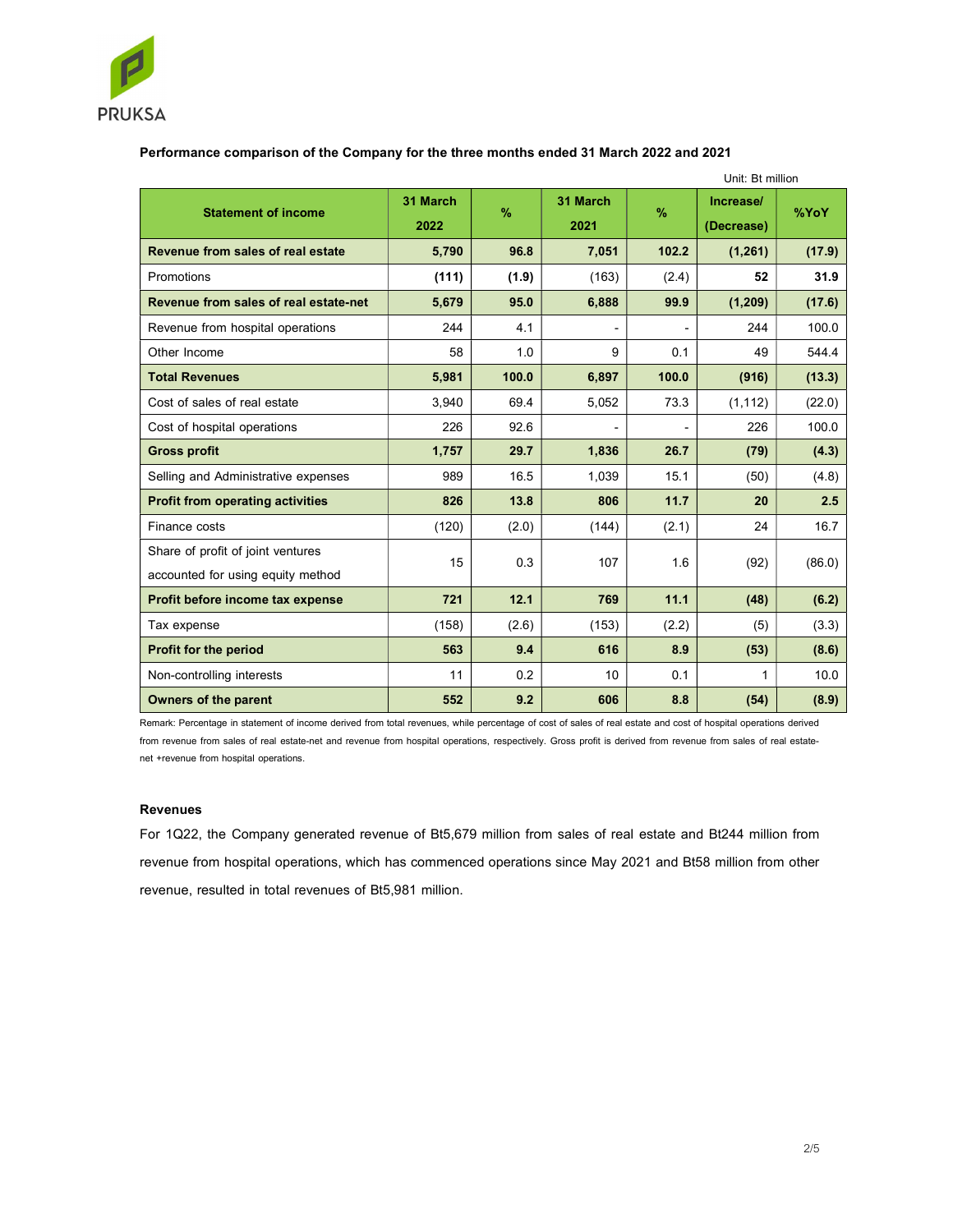

Revenue from sales of real estate business by product segment for the three months ended 31 March 2022 and 2021

|                                    |       |                                      |                 |       | Unit: Bt million |        |
|------------------------------------|-------|--------------------------------------|-----------------|-------|------------------|--------|
|                                    |       | Three months revenues ended 31 March | <b>Increase</b> | %YoY  |                  |        |
| <b>Products</b>                    | 2022  | $\%$                                 | 2021            | $\%$  | (Decrease)       |        |
| Townhouse                          | 2,461 | 43.4                                 | 3,461           | 50.2  | (1,000)          | (28.9) |
| Single-detached house              | 1,143 | 20.1                                 | 1.600           | 23.3  | (457)            | (28.6) |
| Condominium                        | 1,432 | 25.2                                 | 1,827           | 26.5  | (395)            | (21.6) |
| Others*                            | 643   | 11.3                                 | ٠               | ۰     | 643              | 100.0  |
| Revenue from sales real estate-net | 5,679 | 100.0                                | 6,888           | 100.0 | (1, 209)         | (17.6) |

\* Revenue from Land Sale

For 1Q22, revenue from sales of real estate business was Bt5,679 million, a decrease of Bt1,209 million or 17.6% YoY. This was due to a decrease in townhouse revenue of Bt1,000 million or 28.9%, single-detached house revenue of Bt457 million or 28.6% and condominium revenue of Bt395 million or 21.6%. In addition, revenue from land sale during the first quarter was Bt643 million.

#### Cost

For 1Q22, the Company reported cost of sales of real estate of Bt3,940 million or 69.4% of revenue from sales of real estate-net compared to Bt5,052 million or 73.3% of revenue from sales of real estate-net in 1Q21. The Company also reported cost of hospital operation of Bt226 million which was from the commencement of Vimut Hospital in 2Q21.

#### Gross profit margin

For 1Q22, the Company reported gross profit margin of 29.7%, increase from the same period of last year at 26.7% which was due to the decrease in cost of sales of real estate ratio.

#### Selling & Administrative expenses

For 1Q22, the Company reported selling and administrative expenses of Bt989 million or 16.5% of total revenue, dropping Bt50 million or 4.8% from the same period of last year. The decrease was from selling expenses of Bt42 million or 9.3%.

## Finance costs

For 1Q22, the Company reported financing cost of Bt120 million, a decrease of Bt24 million from the same period of last year, due mainly to debenture repayment of Pruksa Holding from 2Q21 to 1Q22 totaling Bt8,250 million.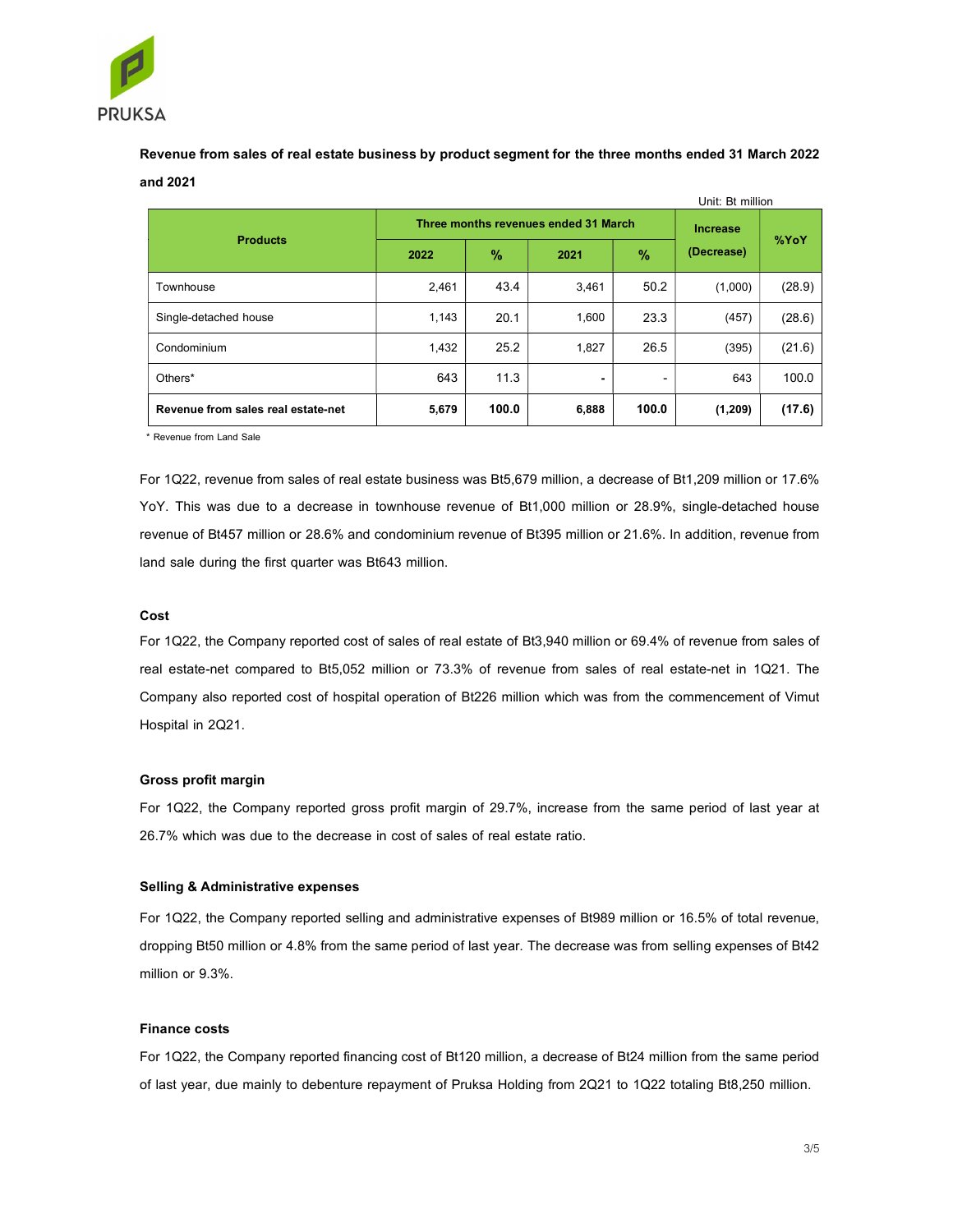

As of 31 March 2022, interest-bearing debt to equity ratio was relatively low at 0.39 times and net interest-bearing debt to equity ratio was 0.37 times, resulted from an efficient debt management of the Company and its subsidiaries.

## Share of profit of joint ventures accounted for using equity method

For 1Q22, the Company recognized the share of profit of joint ventures accounted for using equity method amounting to Bt15 million. This was because on 1 February 2021, Vimut Hospital Holding Co., Ltd. which is a subsidiary of the Company acquired the shares and voting interests of 51% of the issued and paid-up share capital in Theptanyapa Co., Ltd. which is the owner and operator of Theptarin Hospital and holds shares in 5 subsidiaries which consists of DM Food Co., Ltd., Lab Plus One Co., Ltd., Intervention Consulting at Theptarin Hospital Co., Ltd., Theptarin Dental Center Co., Ltd., and Contours Express (Thailand) Co., Ltd. The transaction is accounted for as an investment in joint venture. The consideration consisted of a cash payment of Bt708.7 million and incurred acquisition-related costs of Bt15.6 million.

#### Profit

#### Consolidated statement of financial position

|                                                                                   |              |             | in Theptanyapa Co., Ltd. which is the owner and operator of Theptarin Hospital and holds shares in 5 subsidiaries     |              |             |
|-----------------------------------------------------------------------------------|--------------|-------------|-----------------------------------------------------------------------------------------------------------------------|--------------|-------------|
|                                                                                   |              |             | which consists of DM Food Co., Ltd., Lab Plus One Co., Ltd., Intervention Consulting at Theptarin Hospital Co.,       |              |             |
|                                                                                   |              |             | Ltd., Theptarin Dental Center Co., Ltd., and Contours Express (Thailand) Co., Ltd. The transaction is accounted       |              |             |
|                                                                                   |              |             | for as an investment in joint venture. The consideration consisted of a cash payment of Bt708.7 million and incurred  |              |             |
| acquisition-related costs of Bt15.6 million.                                      |              |             |                                                                                                                       |              |             |
|                                                                                   |              |             |                                                                                                                       |              |             |
|                                                                                   |              |             |                                                                                                                       |              |             |
| Profit                                                                            |              |             |                                                                                                                       |              |             |
|                                                                                   |              |             | For 1Q22, profit of the Company was Bt552 million or 9.2% of total revenue, decreased Bt54 million or 8.9% from       |              |             |
|                                                                                   |              |             | the same period of last year, mainly due to one-time gain from acquisition of interest in joint venture Bt106 million |              |             |
| during 1Q21. Nonetheless, profit margin increased 0.4 percentage point from 1Q21. |              |             |                                                                                                                       |              |             |
|                                                                                   |              |             |                                                                                                                       |              |             |
| <b>Consolidated statement of financial position</b>                               |              |             |                                                                                                                       |              |             |
|                                                                                   |              |             |                                                                                                                       |              |             |
|                                                                                   | 31 March     | 31 December |                                                                                                                       | 31 March     | 31 December |
|                                                                                   | 2022         | 2021        |                                                                                                                       | 2022         | 2021        |
| Assets                                                                            | (Bt million) |             | Non-interest bearing debt                                                                                             | (Bt million) |             |
|                                                                                   |              |             | Trade accounts payable                                                                                                | 1,289        | 1,350       |
| <b>Current Assets</b>                                                             |              |             | Other liabilities                                                                                                     | 7,674        | 7,518       |
| Cash and cash equivalents                                                         | 1,127        |             | 3,348 Total non interest bearing debt                                                                                 | 8,963        | 8,868       |
| Real estate development for sale                                                  | 55,292       |             | 56,756 Short-term loans from financial institutions                                                                   | 1,750        | 4           |
| Other current assets                                                              | 1,736        |             | 1,771 Current portion of long-term loans                                                                              | 400          | 400         |
|                                                                                   |              |             | Long-term loans                                                                                                       | 357          | 457         |
|                                                                                   |              |             | Current portion of long-term debentures                                                                               | 6,000        | 9,500       |
|                                                                                   |              |             | Long-term debentures                                                                                                  | 8,750        | 8,750       |
| <b>Total current assets</b>                                                       | 58,155       |             | 61,875 Total interest bearing debt                                                                                    | 17,257       | 19,111      |
| Property, plant and equipment                                                     | 6,523        |             | 6,566 Total liabilities                                                                                               | 26,220       | 27,979      |
| Other non-current assets                                                          | 6,172        |             | 3,610 Equity                                                                                                          | 43,870       | 43,324      |
| Total non-current assets                                                          | 12,695       |             | 10,176 Non-controlling interests                                                                                      | 760          | 748         |
| <b>Total assets</b>                                                               | 70,850       |             | 72,051 Total liabilities and equity                                                                                   | 70,850       | 72,051      |
| Remark: Portion of consolidated statement of financial position                   |              |             |                                                                                                                       |              |             |
|                                                                                   |              |             |                                                                                                                       |              |             |
|                                                                                   |              |             |                                                                                                                       |              | 4/5         |
|                                                                                   |              |             |                                                                                                                       |              |             |
|                                                                                   |              |             |                                                                                                                       |              |             |
|                                                                                   |              |             |                                                                                                                       |              |             |
|                                                                                   |              |             |                                                                                                                       |              |             |